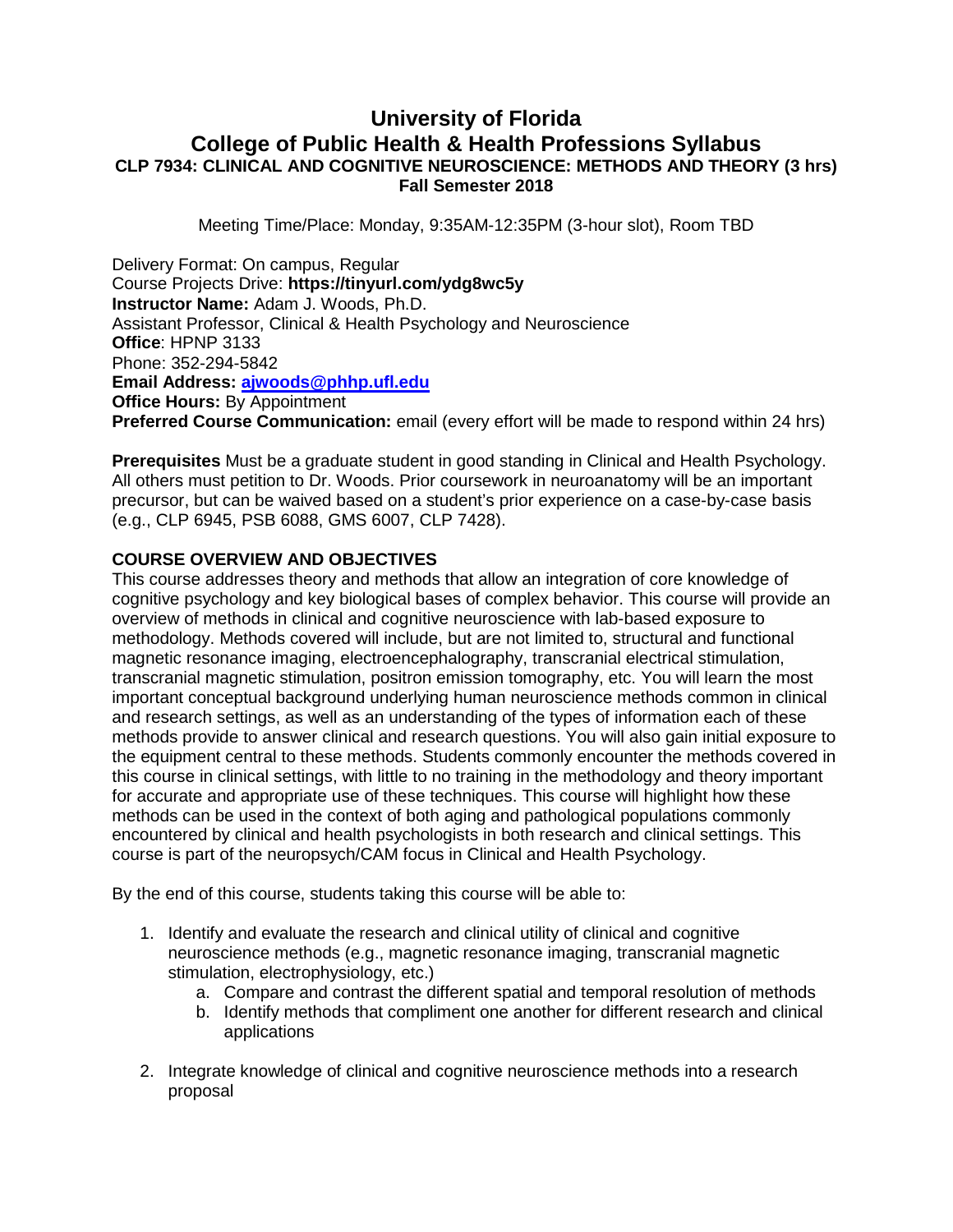- a. Identify important components for research methods section
- b. Adjust methodological approach for design of a testable hypothesis
- 3. Appraise the complexity of different methodologies and their implementation based on initial first hand exposure and experience with each of the major methods covered in the course
	- a. Assess feasibility of implementation of methods in clinical or research applications
	- b. Identify necessary requirements for successful implementation of a methodology (e.g., equipment, personnel, training, etc.).
	- c. Discuss participant and patient safety consideration for each methodology

### **The Peptalk**

For some of you, this may be your first formal clinical and cognitive neuroscience methods course in graduate school. Some of you may not have used the methods covered in this course or had neuroanatomy. That's ok. Regardless of your past experience, this is going to be a lot of work/fun. You are going to read a good bit and there are all sorts of different methods peppered throughout. This is not a typical lecture type class. This course will involve a mix of expert lectures, student presentations and facilitate discussion, and time spent in the lab getting to know the equipment that makes these methods possible. These lab excursions will involve demos by experts in the field and hands on experience when possible. The hope is that you will come away not only knowing more about what these methods can provide in a clinical and research setting, but also excitement about using the methods in your work.

### **INSTRUCTIONAL METHODS**

### **Introduction to Blended Learning**

A Blended Learning class uses a mixture of technology and face-to-face instruction to help students maximize their learning. Blended learning typically involves multiple technologies such as E-Learning systems, online video, and web assignments for the communication of information. Knowledge content that would have traditionally been presented during a live class lecture is instead provided online before the live class takes place. This allows more of the face-to-face time to focus on the higher levels of learning. These rich interactions with the instructor can be used to help students think critically, obtain expertise, and practice clinical reasoning.

### **Why Blended Learning?**

Because health professions highly value the professionals' clinical skills and ability to interpret information in addition to what they know, passive engagement with presentations and rote learning do not adequately prepare students for their respective professions. Blended Learning prepares students for the rigorous requirements of health professions by creating meaningful student/teacher and peer interactions centered in problems and skill sets that resemble those likely to be experienced in the student's chosen field.

### **What Does It Mean for Students?**

**Students are expected to come to class prepared by completing all out-of-class** 

**readings and assignments.** The coursework outside of class typically lays a foundation of knowledge or gives students practice needed to engage in higher levels of learning during live class sessions. During the face-to-face class time, students practice critical skills used by health professionals – critical thinking, problem solving, collaborating, and/or applying concepts gained from the out-of-class assignments to real-world examples. If students are not prepared for the face-to-face sessions, they will likely struggle to reach the higher learning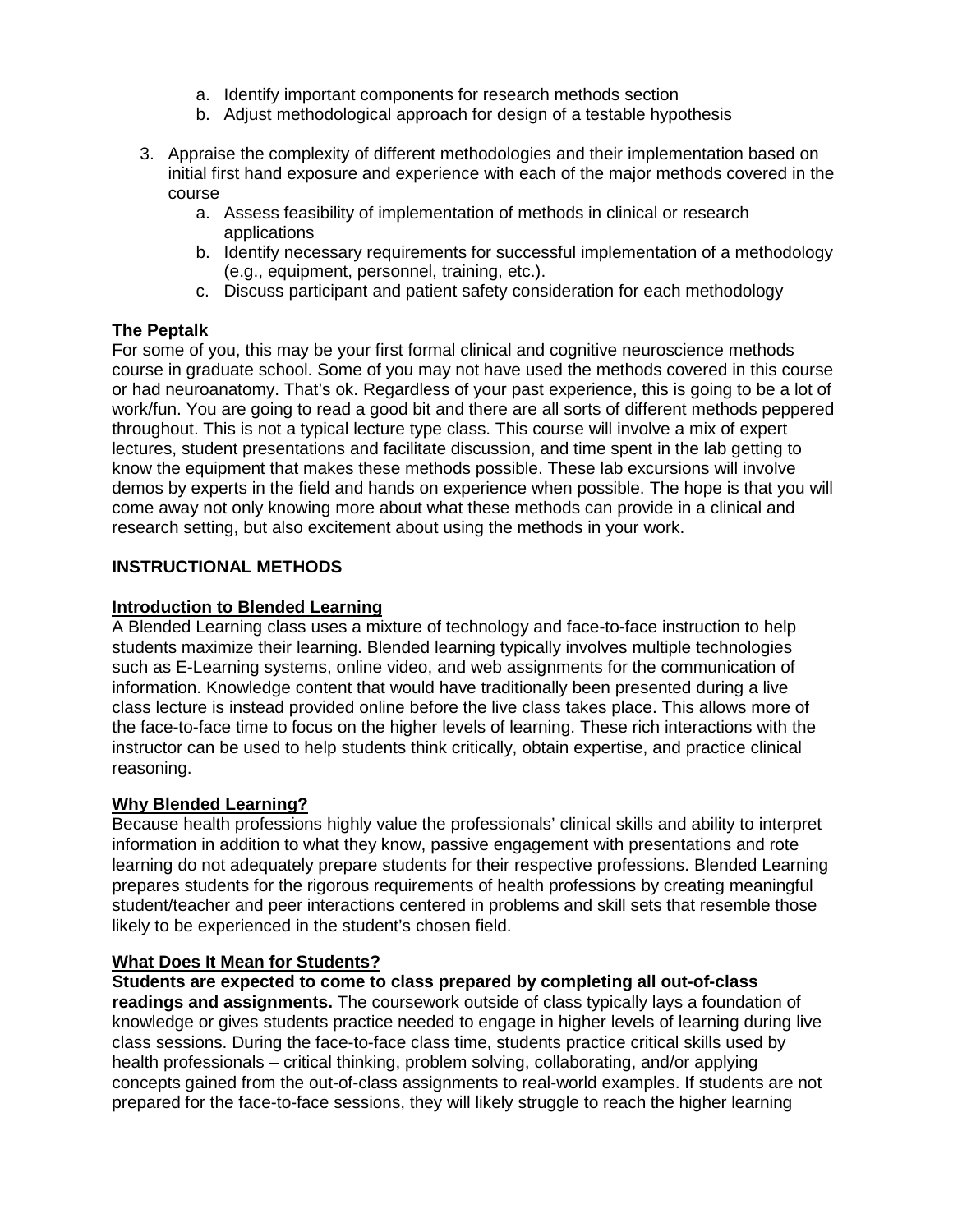goals of the course. When students come prepared, they can be active participants throughout the blended learning course experience, which will help them master course material and maintain what they have learned beyond the end of the course.

# **DESCRIPTION OF COURSE CONTENT**

### **Course Format**

This course will be conducted in the form of a graduate seminar. Class will meet Monday from 9:35am-12:35pm (3-hour slot) in Room TBD on the first floor of the HPNP building. This is a participatory course. Classes will typically consist of an expert lecture (1 hour), presentation of one to two seminal papers by students (30 minutes), student facilitated group discussion (30 minutes), and a one to three hour methods lab exposing students to the method (location dependent on location of lab equipment) and in some cases providing hands on experience with methods (e.g., preparing transcranial electrical stimulation electrodes, preparing EEG electrodes, etc.). Please be on time. Students will be expected to submit discussion questions prior to classes containing student presentations as well as reaction papers based on class methods labs.

### **Course Content**

The course is divided into 3 sections: 1) Brain imaging and spectroscopy, 2) Brain stimulation, 3) Human electrophysiology. Within these three sections, we will cover major methodologies that you are likely to encounter in clinical and research settings. These topics will be covered through a mixture of expert lectures, student led paper presentations and facilitated discussions, excursions to facilities where this equipment is used, exposure to common processing software for different methods and hands on experience with different accessible techniques.

|         | Section 1: Brain Imaging and Spectroscopy                                  |
|---------|----------------------------------------------------------------------------|
|         | Week 1 – Structural Brain Imaging – MRI (T1 and FLAIR) and CT              |
| 8/27/18 | Introduction to Course and Requirements (.5 hour)                          |
|         | Overview of course topics to be covered (.5 hour)                          |
|         | Assignment of Method Paper Presentation Topics (.2 hour)                   |
|         | Survey student experience with clinical and cognitive neuroscience methods |
|         | (.3 hour)                                                                  |
|         | Expert Lecture (1.5 hour)                                                  |
|         |                                                                            |
|         | <b>Week 2</b> – UF Holiday – NO CLASS                                      |
| 9/3/18  | <b>NO CLASS</b>                                                            |
|         |                                                                            |
|         | <b>Week 3</b> – Structural Brain Imaging – MRI T1 processing               |
| 9/10/18 | Lab: 3-hours on Freesurfer processing for T1s                              |
|         |                                                                            |
|         |                                                                            |
|         |                                                                            |
|         |                                                                            |
|         | Week 4 - Structural MRI - Diffusion Weighted Imaging                       |
| 9/17/18 | Items Due:                                                                 |
|         | Reaction Paper from Week 3 lab due by start of class                       |
|         | 2 Discussion Questions due by Fri 9/14 at 12PM EST                         |
|         | <b>Class Content:</b>                                                      |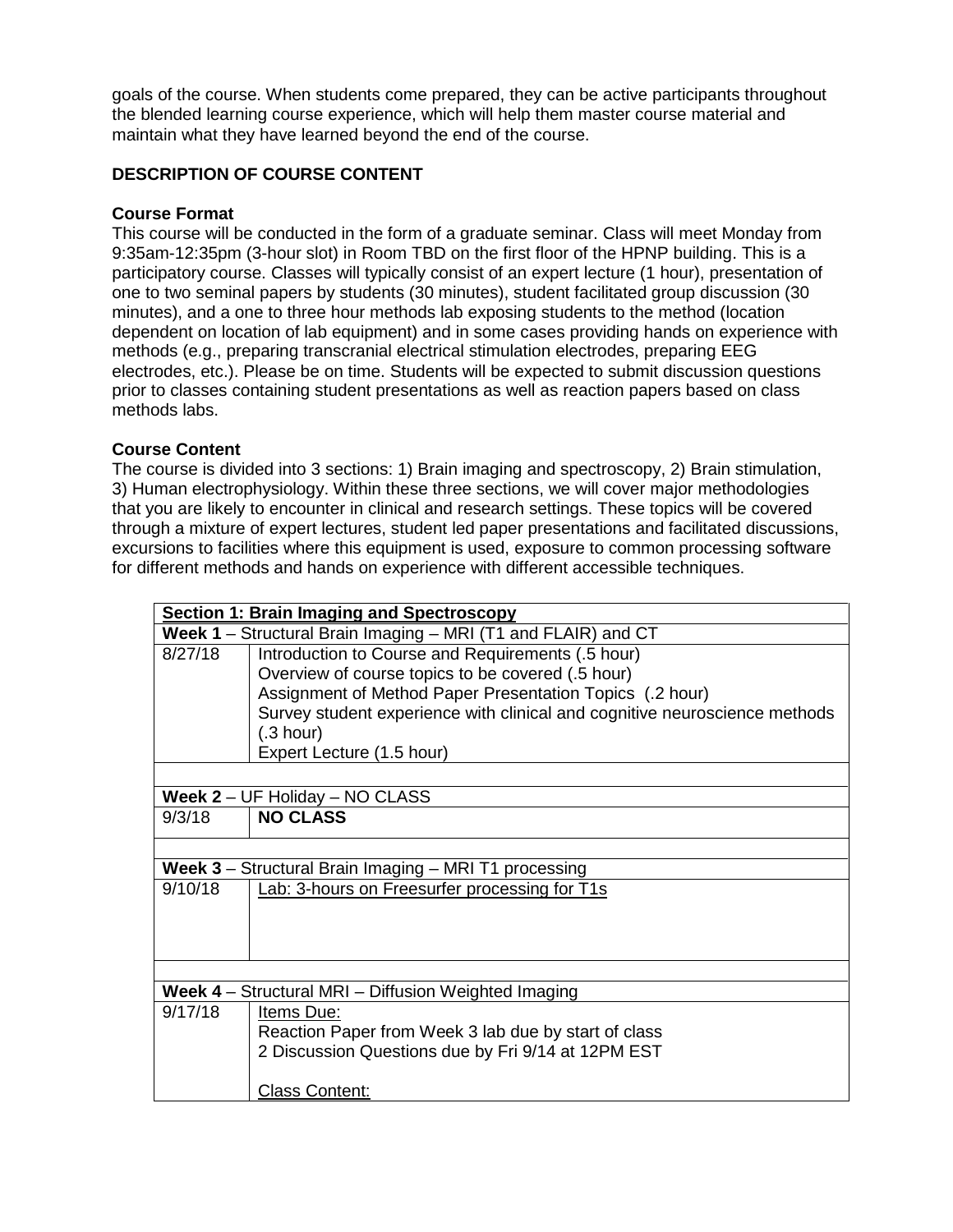|                    | Expert Lecture (1 hour)                                                |
|--------------------|------------------------------------------------------------------------|
|                    | Student Method Paper Presentation (.5 hour)                            |
|                    | Student Facilitated Discussion (.5 hour)                               |
|                    | Lab: 1 hour on DWI processing                                          |
|                    |                                                                        |
|                    | Week 5 - Functional MRI - BOLD - Block and Event-related design        |
| 9/24/18            | Items Due:                                                             |
|                    | Reaction Paper from Week 4 lab due by start of class                   |
|                    | 2 Discussion Questions due by Fri 9/21 at 12PM EST                     |
|                    |                                                                        |
|                    | <b>Class Content:</b>                                                  |
|                    | Expert Lecture (1 hour)                                                |
|                    | Student Method Paper Presentation (.5 hour)                            |
|                    | Student Facilitated Discussion (.5 hour)                               |
|                    | Lab: 1 hour at MRI scanner                                             |
|                    | Week 6 - fMRI Processing                                               |
| 10/1/18            | Items Due:                                                             |
|                    | Reaction Paper from Week 5 lab due by start of class                   |
|                    |                                                                        |
|                    | <b>Class Content:</b>                                                  |
|                    | Lab: 3-hours intro lab on fMRI processing using SPM                    |
|                    |                                                                        |
|                    | Week 7 - Magnetic Resonance Spectroscopy - 1H and 31P                  |
| 10/8/18            | Items Due:                                                             |
|                    | Reaction Paper from Week 6 lab due by start of class                   |
|                    | 2 Discussion Questions due by Fri 10/5 at 12PM EST                     |
|                    |                                                                        |
|                    | <b>Class Content:</b>                                                  |
|                    | Expert Lecture (2 hour)<br>Student Method Paper Presentation (.5 hour) |
|                    | Student Facilitated Discussion (.5 hour)                               |
|                    |                                                                        |
|                    | Week 8 - Psychophysiology (Section 3 content)                          |
| 10/15/18           | Items Due:                                                             |
|                    | Reaction Paper from Week 7 lab due by start of class                   |
|                    | 2 Discussion Questions due by Fri 10/12 at 12PM EST                    |
|                    |                                                                        |
|                    | <b>Class Content:</b>                                                  |
|                    | Expert Lecture (1 hour)                                                |
|                    | Student Method Paper Presentation (.5 hour)                            |
|                    | Student Facilitated Discussion (.5 hour)                               |
|                    | Lab: 1-hour demo of Psychophys recording in lab                        |
|                    | Week 9 - Positron Emission Tomography (PET)                            |
| $\frac{10}{22}/18$ | Items Due:                                                             |
|                    | Reaction Paper from Week 8 lab due by start of class                   |
|                    | 2 Discussion Questions due by Fri 10/19 at 12PM EST                    |
|                    |                                                                        |
|                    | <b>Class Content:</b>                                                  |
|                    | Expert Lecture (1 hour)                                                |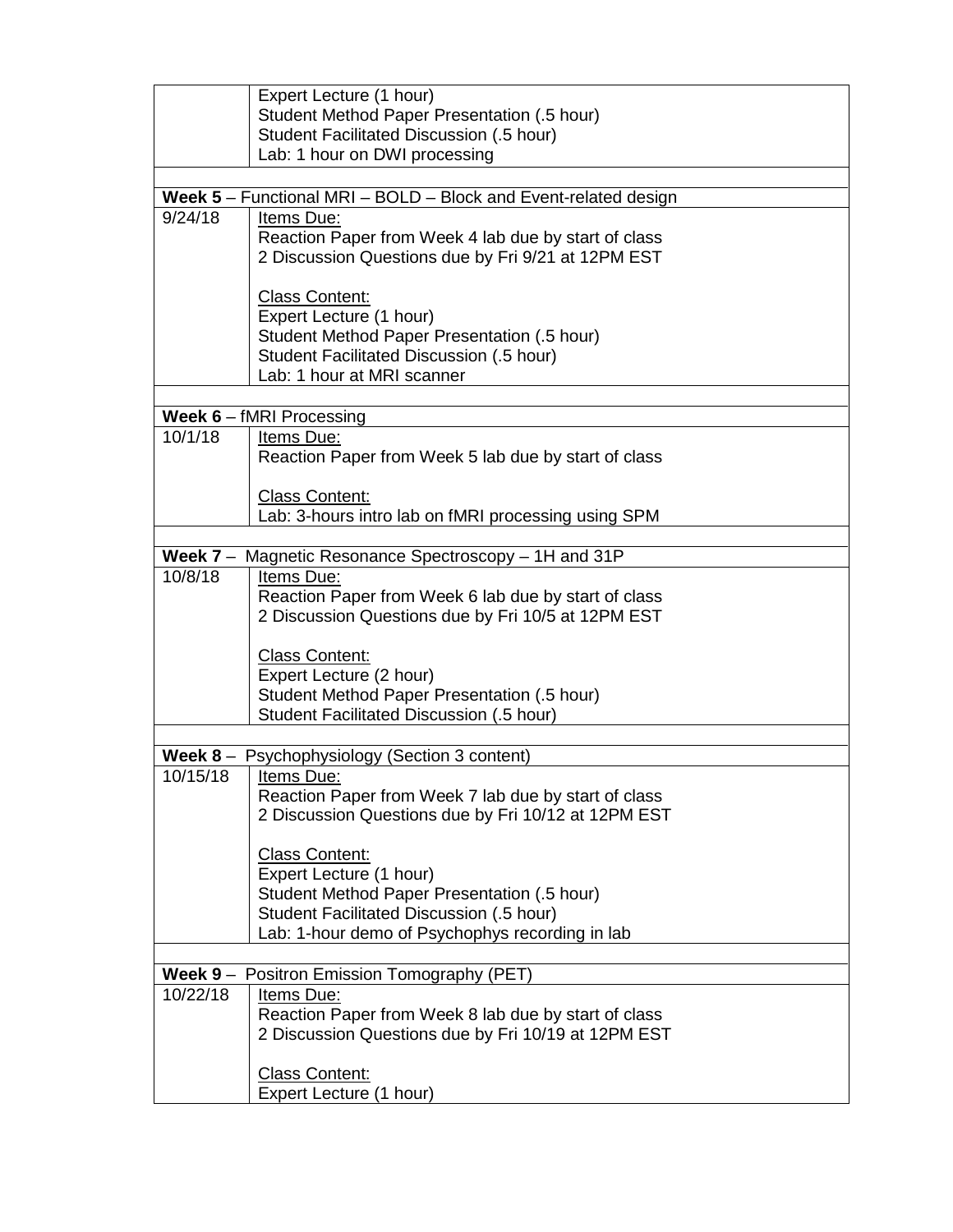|          | Student Method Paper Presentation (.5 hour)                                                                                                                                                                                                                                                                                                                                                                                                                                                                                      |
|----------|----------------------------------------------------------------------------------------------------------------------------------------------------------------------------------------------------------------------------------------------------------------------------------------------------------------------------------------------------------------------------------------------------------------------------------------------------------------------------------------------------------------------------------|
|          | Student Facilitated Discussion (.5 hour)                                                                                                                                                                                                                                                                                                                                                                                                                                                                                         |
|          | Lab: 1 hour at PET scanner facility                                                                                                                                                                                                                                                                                                                                                                                                                                                                                              |
|          |                                                                                                                                                                                                                                                                                                                                                                                                                                                                                                                                  |
|          | <b>Section 2: Brain Stimulation</b>                                                                                                                                                                                                                                                                                                                                                                                                                                                                                              |
|          | Week 10 - Transcranial Electrical Stimulation (tES) methods                                                                                                                                                                                                                                                                                                                                                                                                                                                                      |
| 10/29/18 | Items Due:                                                                                                                                                                                                                                                                                                                                                                                                                                                                                                                       |
|          | Reaction Paper from Week 9 lab due by start of class                                                                                                                                                                                                                                                                                                                                                                                                                                                                             |
|          | 2 Discussion Questions due by Fri 10/26 at 12PM EST                                                                                                                                                                                                                                                                                                                                                                                                                                                                              |
|          |                                                                                                                                                                                                                                                                                                                                                                                                                                                                                                                                  |
|          | <b>Class Content:</b>                                                                                                                                                                                                                                                                                                                                                                                                                                                                                                            |
|          | Expert Lecture (1.5 hour)<br>Student Method Paper Presentation (.5 hour)                                                                                                                                                                                                                                                                                                                                                                                                                                                         |
|          | Student Facilitated Discussion (.5 hour)                                                                                                                                                                                                                                                                                                                                                                                                                                                                                         |
|          | Lab: tES stimulators and operation (.5 hour)                                                                                                                                                                                                                                                                                                                                                                                                                                                                                     |
|          |                                                                                                                                                                                                                                                                                                                                                                                                                                                                                                                                  |
|          | Week 11 - Transcranial Electrical Stimulation (tES) methods                                                                                                                                                                                                                                                                                                                                                                                                                                                                      |
| 11/5/18  | Items Due:                                                                                                                                                                                                                                                                                                                                                                                                                                                                                                                       |
|          | Reaction Paper from Week 10 lab due by start of class                                                                                                                                                                                                                                                                                                                                                                                                                                                                            |
|          |                                                                                                                                                                                                                                                                                                                                                                                                                                                                                                                                  |
|          | <b>Class Content:</b>                                                                                                                                                                                                                                                                                                                                                                                                                                                                                                            |
|          | Lab: 3-hour lab on tES preparation and electrode placement                                                                                                                                                                                                                                                                                                                                                                                                                                                                       |
|          |                                                                                                                                                                                                                                                                                                                                                                                                                                                                                                                                  |
|          |                                                                                                                                                                                                                                                                                                                                                                                                                                                                                                                                  |
|          | Week 12 - UF Holiday - NO CLASS                                                                                                                                                                                                                                                                                                                                                                                                                                                                                                  |
| 11/12/18 | <b>NO CLASS</b>                                                                                                                                                                                                                                                                                                                                                                                                                                                                                                                  |
|          |                                                                                                                                                                                                                                                                                                                                                                                                                                                                                                                                  |
|          |                                                                                                                                                                                                                                                                                                                                                                                                                                                                                                                                  |
|          | Week 13 - Transcranial Magnetic Stimulation (TMS)                                                                                                                                                                                                                                                                                                                                                                                                                                                                                |
| 11/19/18 | Items Due:                                                                                                                                                                                                                                                                                                                                                                                                                                                                                                                       |
|          |                                                                                                                                                                                                                                                                                                                                                                                                                                                                                                                                  |
|          |                                                                                                                                                                                                                                                                                                                                                                                                                                                                                                                                  |
|          |                                                                                                                                                                                                                                                                                                                                                                                                                                                                                                                                  |
|          |                                                                                                                                                                                                                                                                                                                                                                                                                                                                                                                                  |
|          |                                                                                                                                                                                                                                                                                                                                                                                                                                                                                                                                  |
|          |                                                                                                                                                                                                                                                                                                                                                                                                                                                                                                                                  |
|          |                                                                                                                                                                                                                                                                                                                                                                                                                                                                                                                                  |
|          |                                                                                                                                                                                                                                                                                                                                                                                                                                                                                                                                  |
|          | <b>Section 3: Human Electrophysiology</b>                                                                                                                                                                                                                                                                                                                                                                                                                                                                                        |
|          | Week 14 - Electroencephalography (EEG) and Event-related potentials - Spectral EEG                                                                                                                                                                                                                                                                                                                                                                                                                                               |
| and ERP  |                                                                                                                                                                                                                                                                                                                                                                                                                                                                                                                                  |
|          |                                                                                                                                                                                                                                                                                                                                                                                                                                                                                                                                  |
|          |                                                                                                                                                                                                                                                                                                                                                                                                                                                                                                                                  |
|          |                                                                                                                                                                                                                                                                                                                                                                                                                                                                                                                                  |
|          |                                                                                                                                                                                                                                                                                                                                                                                                                                                                                                                                  |
|          |                                                                                                                                                                                                                                                                                                                                                                                                                                                                                                                                  |
|          |                                                                                                                                                                                                                                                                                                                                                                                                                                                                                                                                  |
|          |                                                                                                                                                                                                                                                                                                                                                                                                                                                                                                                                  |
|          | Student Facilitated Discussion (.5 hour)                                                                                                                                                                                                                                                                                                                                                                                                                                                                                         |
| 11/26/18 | Reaction Paper from Week 11 lab due by start of class<br>2 Discussion Questions due by Wed 11/16 at 12PM EST<br><b>Class Content:</b><br>Expert Lecture (1 hour)<br>Student Method Paper Presentation (.5 hour)<br>Student Facilitated Discussion (.5 hour)<br>Lab: TMS and MEP demo (1 hour)<br>Items Due:<br>Reaction Paper from Week 13 lab due by start of class<br>2 Discussion Questions due by Wed 11/23 at 12PM EST<br><b>Class Content:</b><br>Expert Lecture (1.5 hour)<br>Student Method Paper Presentation (.5 hour) |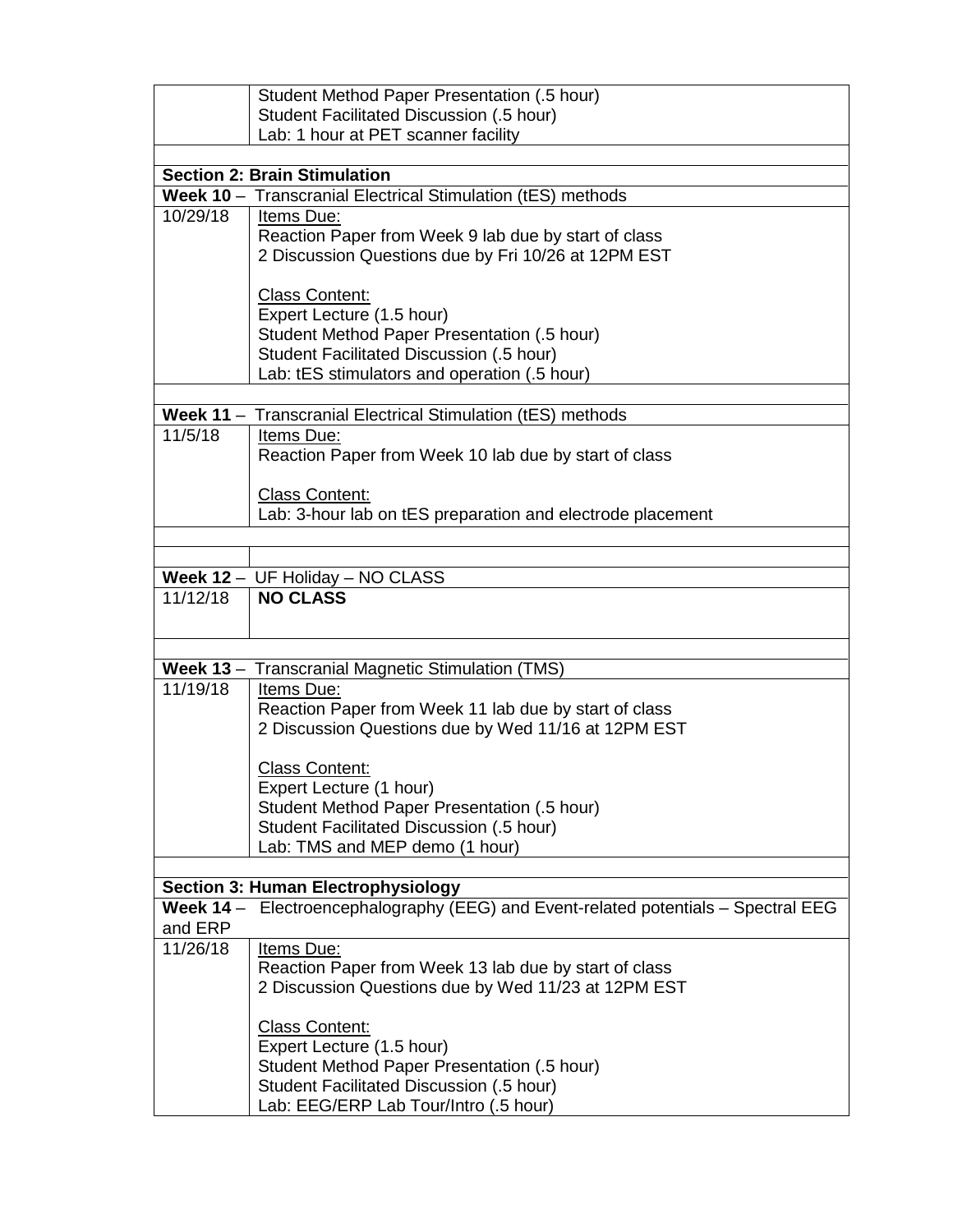| Week 15 - Electroencephalography Lab |                                                                                                         |  |  |  |  |  |  |  |
|--------------------------------------|---------------------------------------------------------------------------------------------------------|--|--|--|--|--|--|--|
| 12/3/18                              | Lab: 3 hours on EEG/ERP prep, recording and processing                                                  |  |  |  |  |  |  |  |
|                                      | Final Papers due by 5PM                                                                                 |  |  |  |  |  |  |  |
|                                      | Final Paper Due electronically to Dr. Woods on December 3 <sup>rd</sup> by<br>5PM: aiwoods@phhp.ufl.edu |  |  |  |  |  |  |  |

# **Course Materials**

Readings will involve selected seminal papers/chapters using each methodological topic. Each week, you will read one to two seminal papers and each will be presented by one of the students in the course. There will not be a required textbook for this course. Articles/chapters will be distributed electronically and placed in a designated class folder on our class class cloud drive (clin\_cog\_methods). Make sure you have access to this drive. If not, it is your responsibility to let me know so that you can be given access by IT. I will try to make handouts/slides available in this class folder after class. There will be a total of 9 classes oriented toward discussion of assigned papers. Papers assigned in this course are below. The instructor may add or substitute papers prior to the start of each semester to reflect the most modern applications of methods covered in the course.

| <b>Assigned Papers</b> |                                                                                                           |
|------------------------|-----------------------------------------------------------------------------------------------------------|
| Week 4                 | Molinuevo JL, et al. (2014). White matter changes in preclinical Alzheimer's disease:                     |
|                        | a magnetic resonance imaging-diffusion tensor imaging study on cognitively normal                         |
|                        | older people with positive amyloid $\beta$ protein 42 levels. Neurobiology of Aging,<br>35(12):2671-2680. |
| Week 5                 | Siegel JS, et al. (2016). Disruptions of network connectivity predict impairment in                       |
|                        | multiple behavioral domains after stroke. PNAS, 113(30) E4367-E4376.                                      |
| Week 7                 | Porges EC, et al. (2017). Frontal GABA concentrations are associated with cognitive                       |
|                        | performance in older adults. Biological Psychiatry: Cognitive Neuroscience and                            |
|                        | Neuroimaging, 2(1): 38-44                                                                                 |
| Week 8                 | Lamb D., et al. (2017). Non-invasive Vagal Nerve Stimulation Effects on                                   |
|                        | Hyperarousal and Autonomic State in Patients with Posttraumatic Stress Disorder                           |
|                        | and History of Mild Traumatic Brain Injury: Preliminary Evidence. Frontiers in                            |
|                        | Medicine, 4: 124.                                                                                         |
| Week 9                 | Small G, et al. (2006). PET of Brain Amyloid and Tau in Mild Cognitive Impairment.                        |
|                        | New England Journal of Medicine, 355(25): 2652-63.                                                        |
| Week 10                | Loo C, et al. (2018). International randomized-controlled trial of transcranial Direct                    |
|                        | Current Stimulation in depression. Brain Stimulation, 11: 125-133.                                        |
| Week 13                | Boggio P, et al. (2012). Noninvasive Brain Stimulation With High-Frequency and                            |
|                        | Low-Intensity Repetitive Transcranial Magnetic Stimulation Treatment for                                  |
|                        | Posttraumatic Stress Disorder. Journal of Clinical Psychiatry, 71(8): 992-999.                            |
| Week 14                | Bak N., et al. (2014). Concurrent Functional Magnetic Resonance Imaging and                               |
|                        | Electroencephalography Assessment of Sensory Gating in Schizophrenia. Human                               |
|                        | Brain Mapping, 35: 3578-87.                                                                               |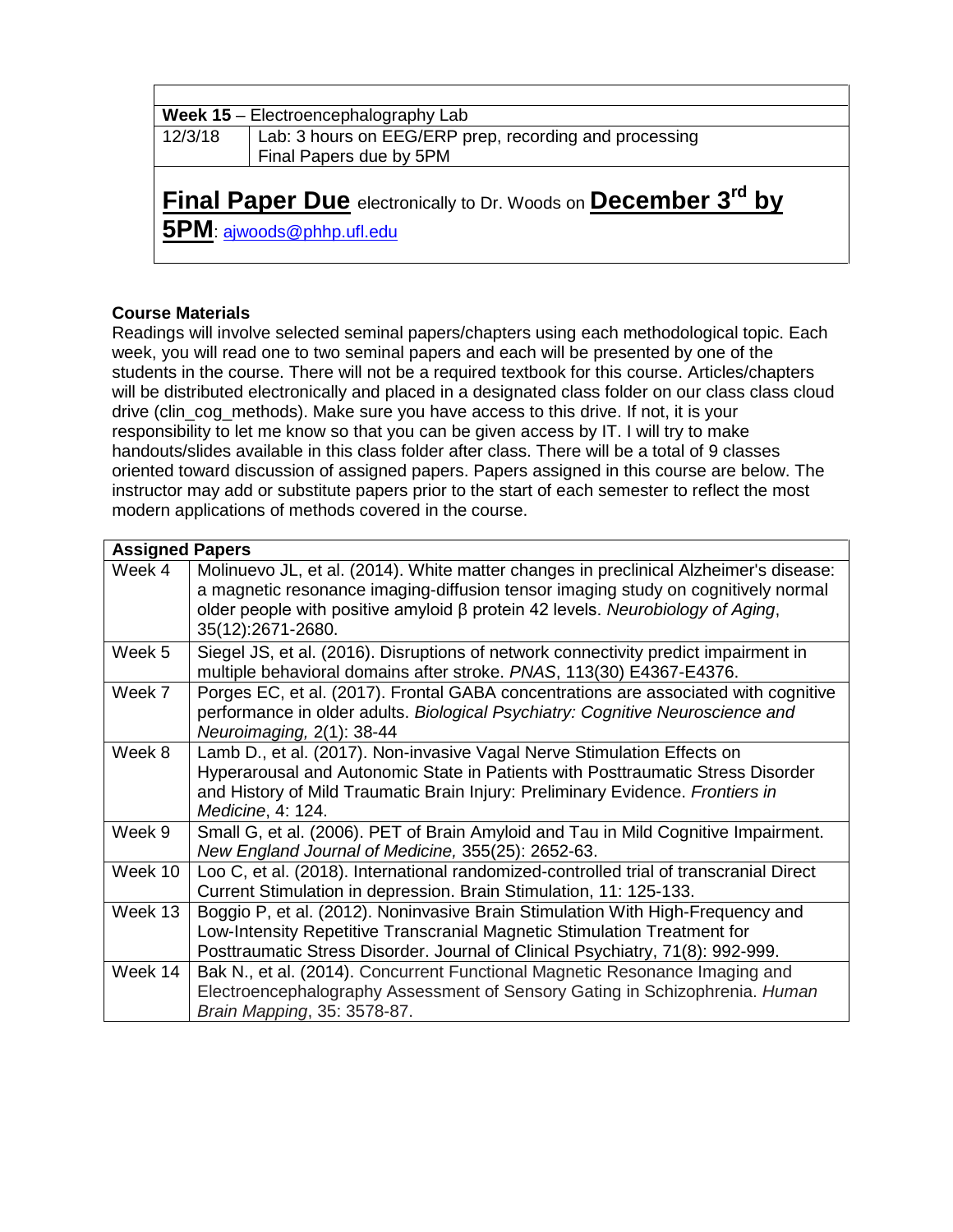# **ACADEMIC REQUIREMENTS AND GRADING**

## **Course Requirements, Evaluation, and Grading**

Grades will be weighted according to the number of points available for each component, as described below. Final grades will be calculated as a percentage of the highest score. Evaluation in the course will be based on the following components. There will be a total of 100 points possible in this course.

| <b>Requirement</b>                  | <b>Percent of Final Grade</b> | <b>Points toward Final Grade</b> |
|-------------------------------------|-------------------------------|----------------------------------|
| <b>Final Paper</b>                  | 50%                           | 50                               |
| Methods Paper Presentation and      | 20%                           | 20                               |
| <b>Discussion Facilitation</b>      |                               |                                  |
| <b>Methods Discussion Questions</b> | 10%                           | 10                               |
| <b>Methods Lab Reaction Papers</b>  | 20%                           | 20                               |

# **1. Final Paper**

The Final Paper will comprise 50% of your grade. This paper will be an R21/R03 style research project proposal (6 pages single spaced) with a one-page specific aims page (7 pages total). Students must also include a bibliography of citations referenced in the text, but this text does not count toward the 7-page document length. This proposal can focus on the student's specific area of graduate research and will be expected to integrate one or more methods as a central feature of the research proposal and demonstrate integration of core knowledge of cognitive psychology and key biological bases of complex behavior. This is intended to demonstrate the student's mastery of the conceptual and practical application of methods and theoretical content covered during the course into their research program. Font must be Arial 11 single spaced with no more than 1 inch margins on all sides. **Due December 3rd by 5PM**

| <b>Final Paper Grading Rubric</b>                                                                                                                                                                                                                                                                              |                                                 |                                     |
|----------------------------------------------------------------------------------------------------------------------------------------------------------------------------------------------------------------------------------------------------------------------------------------------------------------|-------------------------------------------------|-------------------------------------|
| <b>Requirement</b>                                                                                                                                                                                                                                                                                             | <b>Percent of</b><br><b>Assignment</b><br>Grade | <b>Final Grade</b><br><b>Points</b> |
| One page Specific Aims with at least 2 specific aims and 1<br>specified hypothesis per specific aim                                                                                                                                                                                                            | 20%                                             | 10                                  |
| Six page Research Strategy including at least Background, Design,<br>and Methods sections                                                                                                                                                                                                                      | 20%                                             | 10                                  |
| Integration of one or more methods covered in the course into<br>specific aims and research strategy (integration is defined as use of<br>one or more method in the context of at least one specific<br>aims/hypothesis and appropriate methodological and theoretical<br>discussion in the research strategy) | 50%                                             | 25                                  |
| Bibliography                                                                                                                                                                                                                                                                                                   | 10%                                             | 5                                   |

Late submission of the final paper will result in 10% deduction from the total Final Paper grade.

### **2. Methods Paper Presentations and Discussion Facilitation**

Methods Paper Presentations and Discussion Facilitation will comprise 20% of your grade (20 points). Each student will take the lead in presenting a seminal paper using the week's discussed method to the class and engaging discussion about the paper. At the first course, students will sign up for topics of presentation. Part of this assignment will involve learning something more about the "method" at hand in addition to examining/discussing the importance of the chosen method for clinical and research application and what information the method can provide. You will also serve as discussion leader for a 30-minute discussion of your presented paper and the expert speaker content. The format of the discussion will be left up to the person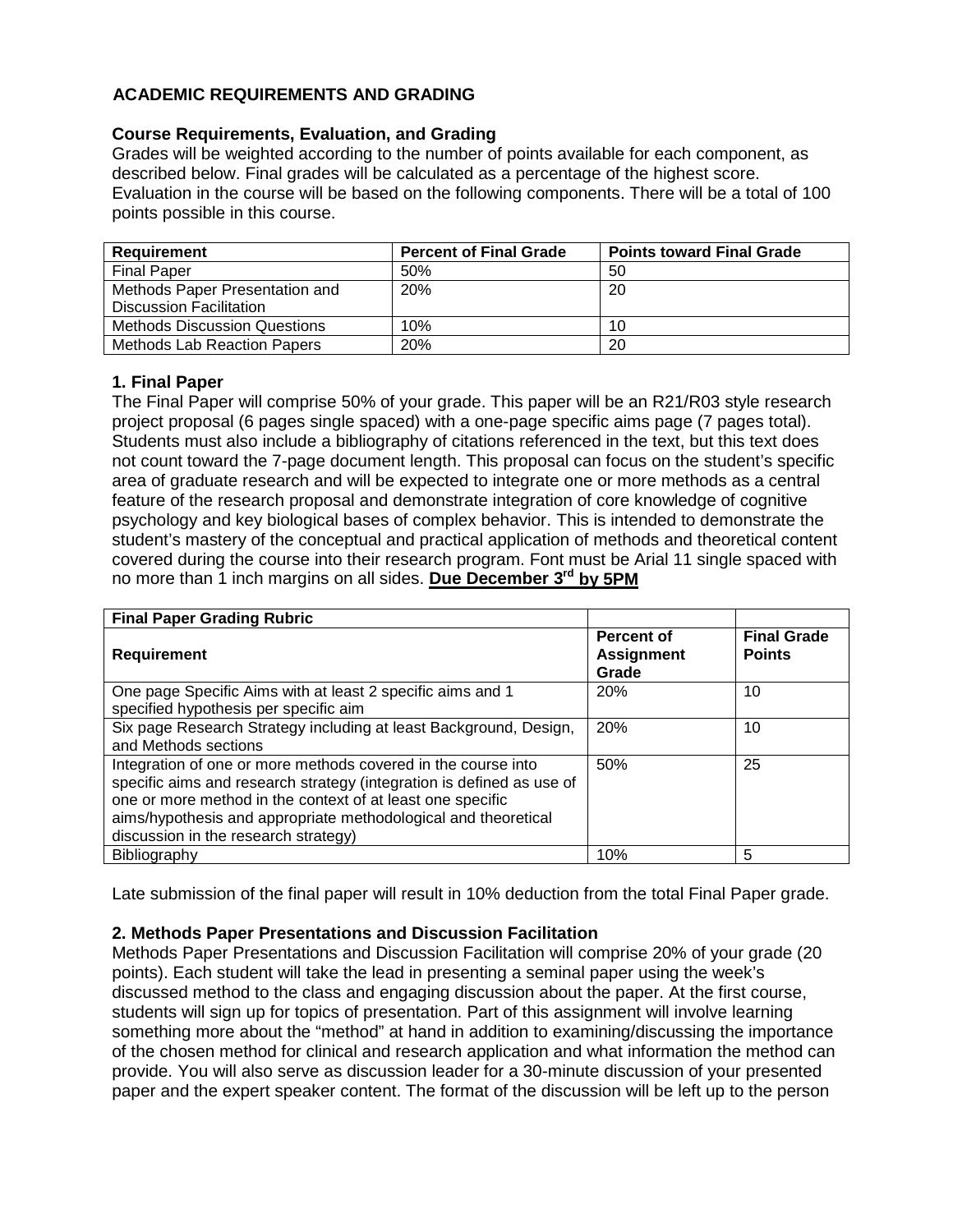leading it that day. Examples of Discussion Facilitation methods are available upon request. Methods Paper Presentations will be graded on quality of presentation of the materials contained in the paper. Quality of presentation is defined as a) relevant discussion of the presented paper during the presentation, b) demonstration of evidence of critical thinking regarding the content of the paper, and c) presentation of slides clearly relaying the content of the paper to peers. Facilitated Discussion will be graded on the ability of the presenter to initiate and maintain relevant discussion of the presented paper and relevant topics (presenters will have access to submitted Methods Discussion Questions to assist in this process).

| Methods Paper Presentations and Discussion Facilitation Grading Rubric |                                                 |                                     |  |  |  |  |  |  |  |
|------------------------------------------------------------------------|-------------------------------------------------|-------------------------------------|--|--|--|--|--|--|--|
| Requirement                                                            | <b>Percent of</b><br><b>Assignment</b><br>Grade | <b>Final Grade</b><br><b>Points</b> |  |  |  |  |  |  |  |
| 30 minute presentation of selected paper                               | 50%                                             | 10                                  |  |  |  |  |  |  |  |
| 30 minute facilitated student discussion                               | 50%                                             | 10                                  |  |  |  |  |  |  |  |

### **3. Methods Discussion Questions**

Methods Discussions activity will comprise 10% of your grade (10 points). Students are expected to actively participate in the weekly methods discussion based on the expert lecture and the paper presented by your fellow students in the course. That week's student presenter will facilitate the discussion, but it is important for fellow students to use this opportunity to explore their questions related to the week's content on the method presented. There will be 8 Methods discussions based on student presented papers. Students will submit 2 discussion questions based on the assigned paper by the Friday before class at noon (EST) to the instructor. These questions will be shared with the week's presenting student. Methods Discussion Questions will be graded based on the relevance of submitted questions to the week's paper and demonstration of critical thinking about the content of the week's paper.

| <b>Methods Discussion Questions Grading Rubric</b>                  |                                                 |                                     |  |  |  |  |  |  |  |
|---------------------------------------------------------------------|-------------------------------------------------|-------------------------------------|--|--|--|--|--|--|--|
| <b>Requirement</b>                                                  | <b>Percent of</b><br><b>Assignment</b><br>Grade | <b>Final Grade</b><br><b>Points</b> |  |  |  |  |  |  |  |
| 2 Relevant Discussion Questions submitted to instructor (8 in class | 100%                                            | 10                                  |  |  |  |  |  |  |  |
| discussions $x$ 2 discussion questions = 16 total questions; each   |                                                 |                                     |  |  |  |  |  |  |  |
| discussion question will count .625 points of the final grade)      |                                                 |                                     |  |  |  |  |  |  |  |

# **4. Methods Lab Reaction Paper**

Methods Labs activity will comprise 20% of your grade. You will not be required to personally undergo any form of method (e.g., MRI, CT, etc.) presented in the course. The Methods Lab portion of this course will organized around in lab demos organized by the instructor with exposure to the types of equipment and practical considerations needed for use of equipment central to the methods covered. The instructor or the week's expert speaker will provide a guided overview of important considerations for using the method in research or clinical settings. There will be 10 methods labs Reaction Papers due over the course of the semester. Students will be expected to submit to the instructor a one-half page reaction papers (Arial 11, no greater than 1 inch margins) by the start of the next week's class. Classes with Reaction Papers due are noted in the syllabus above under Course Content. These should be submitted in person at prior to the start of class or via email directly to Dr. Woods: [ajwoods@phhp.ufl.edu.](mailto:ajwoods@phhp.ufl.edu) Reaction papers are intended to consolidate your thoughts about the methods experience obtained in the lab. In these papers, students should express their thoughts about the methodological process demonstrated and describe how these methods could be relevant to their clinical and research experience. Methods Lab Reaction Papers will be graded based on a) integration of experiences/information obtained during the week's Methods Lab and b)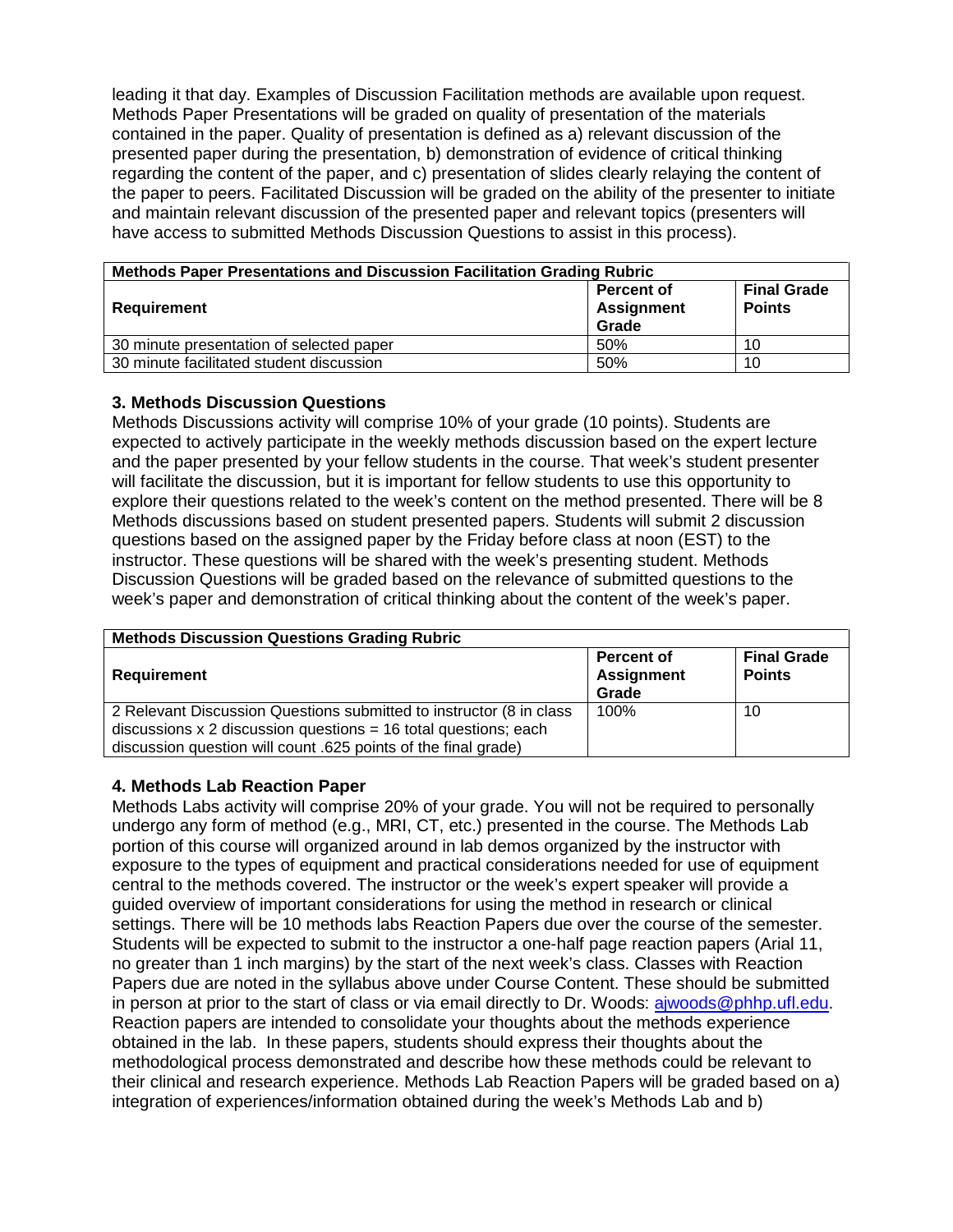expression of the student's opinion/reaction to the experience/information obtained during the Lab.

| <b>Methods Lab Grading Rubric</b>                                                                                |                                                 |                                     |
|------------------------------------------------------------------------------------------------------------------|-------------------------------------------------|-------------------------------------|
| Requirement                                                                                                      | <b>Percent of</b><br><b>Assignment</b><br>Grade | <b>Final Grade</b><br><b>Points</b> |
| Submission of 10 Methods Lab Reaction Papers (each reaction<br>paper will count for 2 points of the final grade) | 100%                                            | 20                                  |

#### **Grading**

Scores will be rounded to the nearest percent (rounded up or down, whichever is closest) for grade determination in accordance with the grading table below

| % of<br>points<br>earned | 93%-<br>100% | 90%-<br>92% | 87%-<br>89% | 83%-<br>86% | 80%-<br>82% | -77%<br>79% | 73%-<br>76% | 70%-<br>72% | $67% -$<br>69% | 63%-<br>66% | 60%-<br>62% | <b>Below</b><br>60% |
|--------------------------|--------------|-------------|-------------|-------------|-------------|-------------|-------------|-------------|----------------|-------------|-------------|---------------------|
| Letter<br>Grade          |              | А-          | B+          | ∍<br>◡      | В-          | +ں          | ◡           |             | ∽<br>υ+        | ◡           | _ບ∹         |                     |

#### Below is a table linking letter grades to grade points.

| $\Omega$<br>າາາ<br>ົດດ<br>3.67<br>.67<br>0.67<br>ገ በ<br>$\sim$<br>2.67<br>3.0<br>0.0<br>0.0<br>0.0<br>$\sim$ $\sim$<br>Grade<br>$\sqrt{2}$<br>4.U<br>$\epsilon$<br>v.v<br>$\cdot \cdot$ U<br>z.u<br>ט ט. ו<br>ິບ.ບບ<br>ں ن ے | ∟etter<br>Grade | д. | B+ | B | B- | $\sim$<br>◡ | ⌒<br>U | $\sim$<br>$\sim$ | ∽<br>◡ | ◡ | υ- | – | WF | ΝG | $\sim$ $\sim$<br>ヽ‐し<br>◡ |
|------------------------------------------------------------------------------------------------------------------------------------------------------------------------------------------------------------------------------|-----------------|----|----|---|----|-------------|--------|------------------|--------|---|----|---|----|----|---------------------------|
|                                                                                                                                                                                                                              |                 |    |    |   |    |             |        |                  |        |   |    |   |    |    |                           |
|                                                                                                                                                                                                                              | Points          |    |    |   |    |             |        |                  |        |   |    |   |    |    | 0.0                       |

For greater detail on the meaning of letter grades and university policies related to them, see the Registrar's Grade Policy regulations at

http://www.registrar.ufl.edu/catalog/policies/regulationgrades.html

### **Policy Related to Class Attendance**

Attendance is expected as a part of the student's professional training. Students are expected to arrive for class on time and to remain for the full class period. Students needing to miss class should make prior arrangements with the instructor.

Please note all faculty are bound by the UF policy for excused absences. For information regarding the UF Attendance Policy see the Registrar website for additional details:

<https://catalog.ufl.edu/ugrad/current/regulations/info/attendance.aspx>

Please note that the level of impact on your final grade will vary depending on the content of an unexcused missed class. For example, unexcused absence from a class comprised of a methods lab would deduct 2 points from your final grade due to an inability to submit the appropriate Methods Lab Reaction Paper. Unexcused absence from a class containing a methods discussion (without submission of 2 discussion questions) and a methods lab would deduct 3.25 points from your final grade. Unexcused absence from a class that you are scheduled to present the Methods paper and facilitated discussion would deduct 20 points from your final grade.

### **Policy Related to Make-up Exams or Other Work**

Students are expected to complete assigned readings prior to coming to class. Personal issues with respect to class attendance or fulfillment of course requirements will be handled on an individual basis. Students must make *prior* arrangements with the instructor if they must miss any in-class activities, and an alternative completion time/method must be arranged (when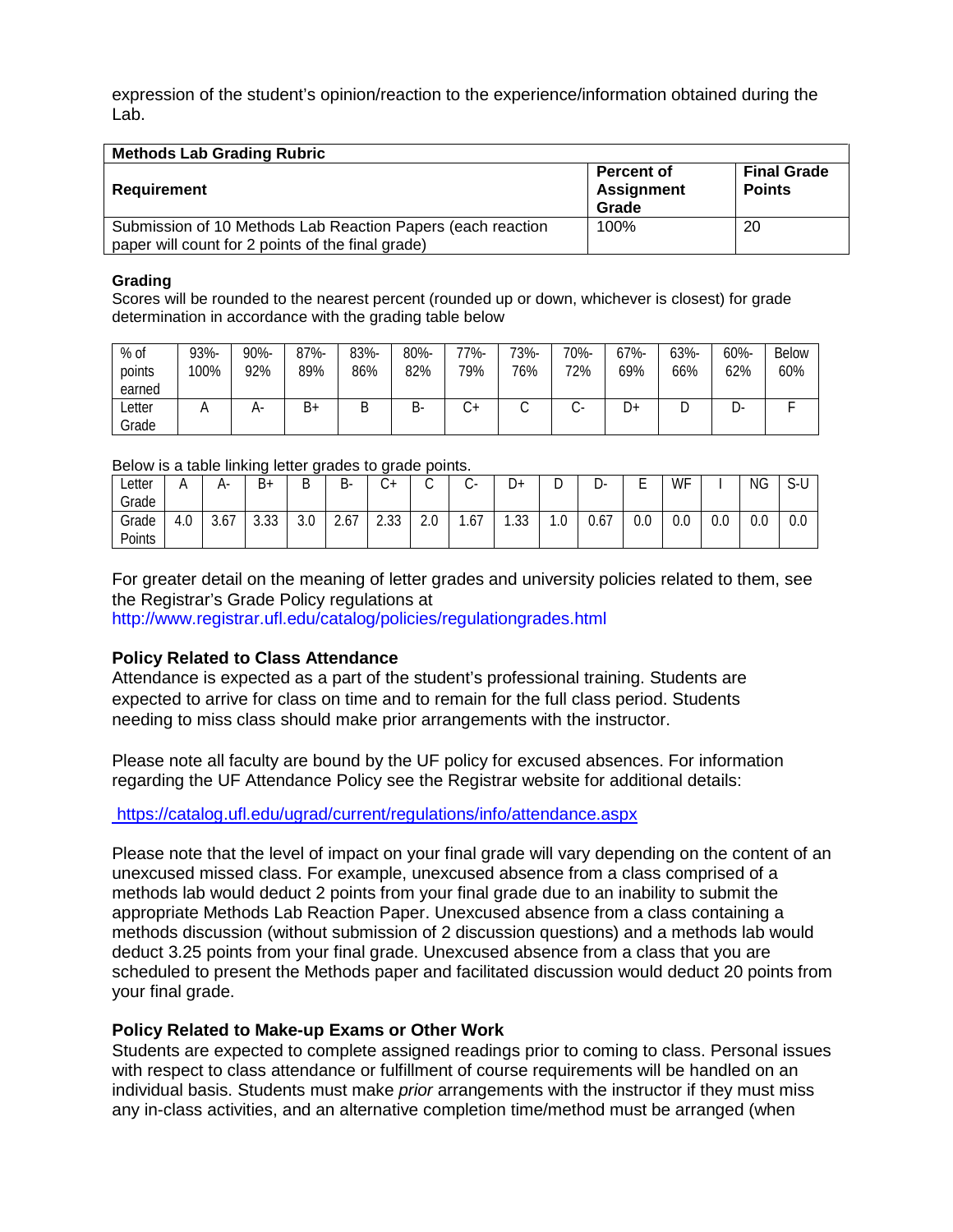possible).

Requirements for class attendance and make-up exams, assignments, and other work in this course are consistent with university policies that can be found in the online catalog at:

[https://catalog.ufl.edu/ugrad/current/regulations/info/attendance.asp](https://catalog.ufl.edu/ugrad/current/regulations/info/attendance.aspx)x

# **STUDENT EXPECTATIONS, ROLES, AND OPPORTUNITIES FOR INPUT**

### **Expectations Regarding Course Behavior**

Please refrain from using cell phones or any other electronic devices during class as it is distracting and inconsiderate of other students and the instructor. Laptop use is acceptable for note taking or presenting. However, do not browse other websites during class time. It is expected that students will be engaged and actively participate during class. Do not arrive late to class or disrupt the class as it is distracting and inconsiderate of other students and the instructor.

To the extent permitted by facility rules and restrictions, you may bring food and/or beverages to class as long as it does not interfere with your ability to work and/or participate in class and as long as it does not interfere with or your classmates' ability to work and participate in class. You will be expected to clean-up after yourself and dispose of all trash before leaving the classroom.

### **Inclusive Learning Environment**

Public health and health professions are based on the belief in human dignity and on respect for the individual. As we share our personal beliefs inside or outside of the classroom, it is always with the understanding that we value and respect diversity of background, experience, and opinion, where every individual feels valued. We believe in, and promote, openness and tolerance of differences in ethnicity and culture, and we respect differing personal, spiritual, religious and political values. We further believe that celebrating such diversity enriches the quality of the educational experiences we provide our students and enhances our own personal and professional relationships. We embrace The University of Florida's Non-Discrimination Policy, which reads, "The University shall actively promote equal opportunity policies and practices conforming to laws against discrimination. The University is committed to nondiscrimination with respect to race, creed, color, religion, age, disability, sex, sexual orientation, gender identity and expression, marital status, national origin, political opinions or affiliations, genetic information and veteran status as protected under the Vietnam Era Veterans' Readjustment Assistance Act." If you have questions or concerns about your rights and responsibilities for inclusive learning environment, please see your instructor or refer to the Office of Multicultural & Diversity Affairs website: [www.multicultural.ufl.edu](http://www.multicultural.ufl.edu/)

### **Communication Guidelines**

As a blended learning class, it is imperative that students check email and the Canvas website often (i.e., once daily). Students are expected to participate in graded online discussions on various topics throughout the course. Please reference the applicable assignment rubrics for online discussions for a clear outline of what is expected with regard to posts and replies. In addition, please see the following resource for guidelines on online course etiquette:

[http://teach.ufl.edu/wp-content/uploads/2012/08/NetiquetteGuideforOnlineCourses.pdf.](http://teach.ufl.edu/wp-content/uploads/2012/08/NetiquetteGuideforOnlineCourses.pdf)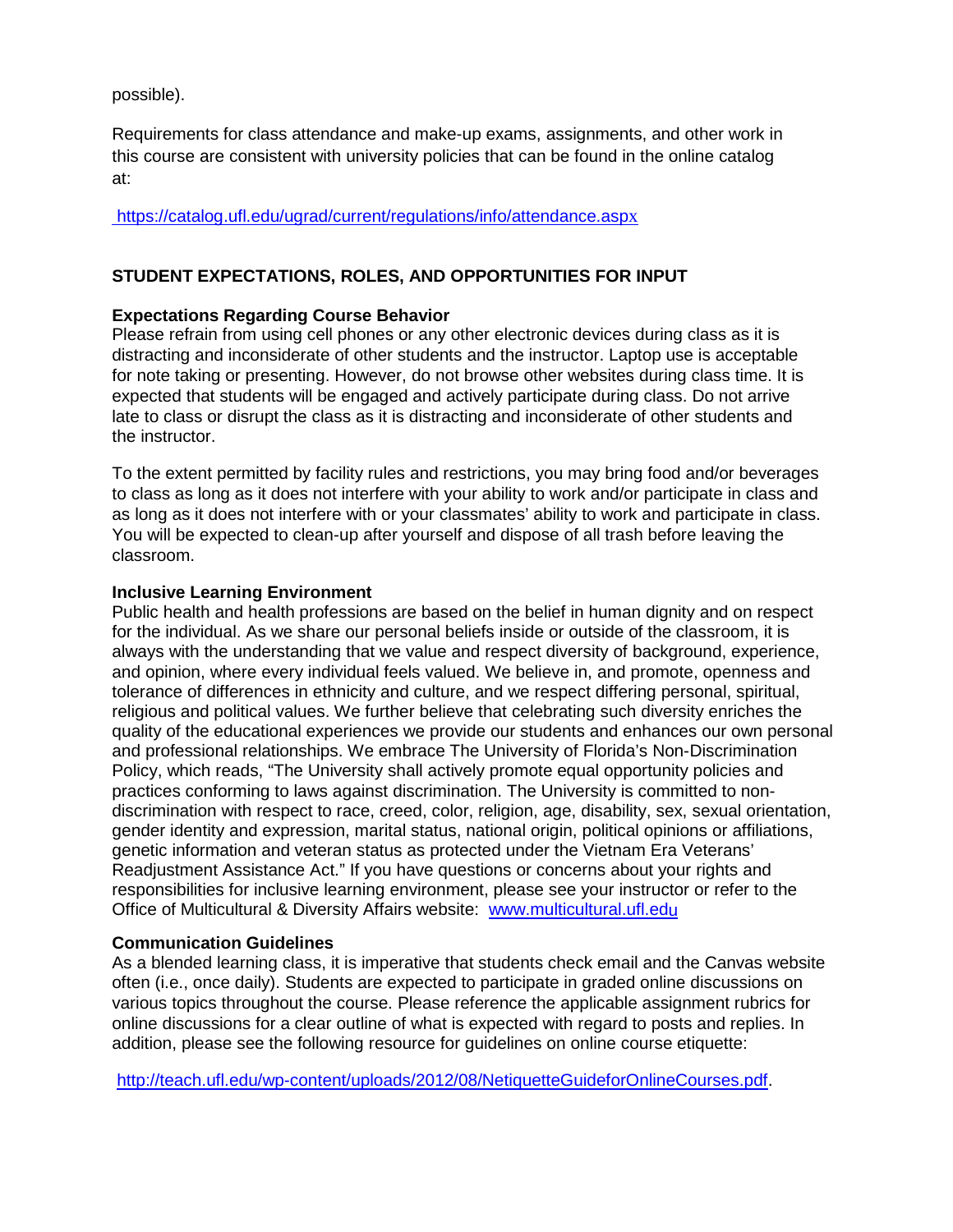## **Academic Integrity**

Students are expected to act in accordance with the University of Florida policy on academic integrity. As a student at the University of Florida, you have committed yourself to uphold the Honor Code, which includes the following pledge:

### "**We, the members of the University of Florida community, pledge to hold ourselves and our peers to the highest standards of honesty and integrity**."

You are expected to exhibit behavior consistent with this commitment to the UF academic community, and on all work submitted for credit at the University of Florida, the following pledge is either required or implied:

### **"On my honor, I have neither given nor received unauthorized aid in doing this assignment."**

It is your individual responsibility to know and comply with all university policies and procedures regarding academic integrity and the Student Honor Code. Violations of the Honor Code at the University of Florida will not be tolerated. Violations will be reported to the Dean of Students Office for consideration of disciplinary action. For additional information regarding Academic Integrity, please see Student Conduct and Honor Code or the Graduate Student Website for additional details:

[https://www.dso.ufl.edu/sccr/process/student-conduct](https://www.dso.ufl.edu/sccr/process/student-conduct-honor-code/)[honor-code/](https://www.dso.ufl.edu/sccr/process/student-conduct-honor-code/) <http://gradschool.ufl.edu/students/introduction.html>

Please remember cheating, lying, misrepresentation, or plagiarism in any form is unacceptable and inexcusable behavior.

### **Online Faculty Course Evaluation Process**

Students are expected to provide feedback on the quality of instruction in this course by completing online evaluations at [https://evaluations.ufl.edu](https://evaluations.ufl.edu/) so make sure you include a statement regarding the value and expectation for student participation in course evaluations. We suggest you include a comment regarding how you will use the evaluations (e.g. to make specific improvements to the course and teaching style, assignments, etc.). It is also important to make some statement regarding the direct influence they have on faculty tenure and promotion, so your input is valuable. Evaluations are typically open during the last two or three weeks of the semester, but students will be given specific times when they are open. Summary results of these assessments are available to students at [https://evaluations.ufl.edu/results/](https://evaluations.ufl.edu/results/Â )

### **SUPPORT SERVICES**

### **Accommodations for Students with Disabilities**

If you require classroom accommodation because of a disability, you must register with the Dean of Students Office [http://www.dso.ufl.edu](http://www.dso.ufl.edu/) within the first week of class. The Dean of Students Office will provide documentation to you, which you then give to the instructor when requesting accommodation. The College is committed to providing reasonable accommodations to assist students in their coursework.

### **Counseling and Student Health**